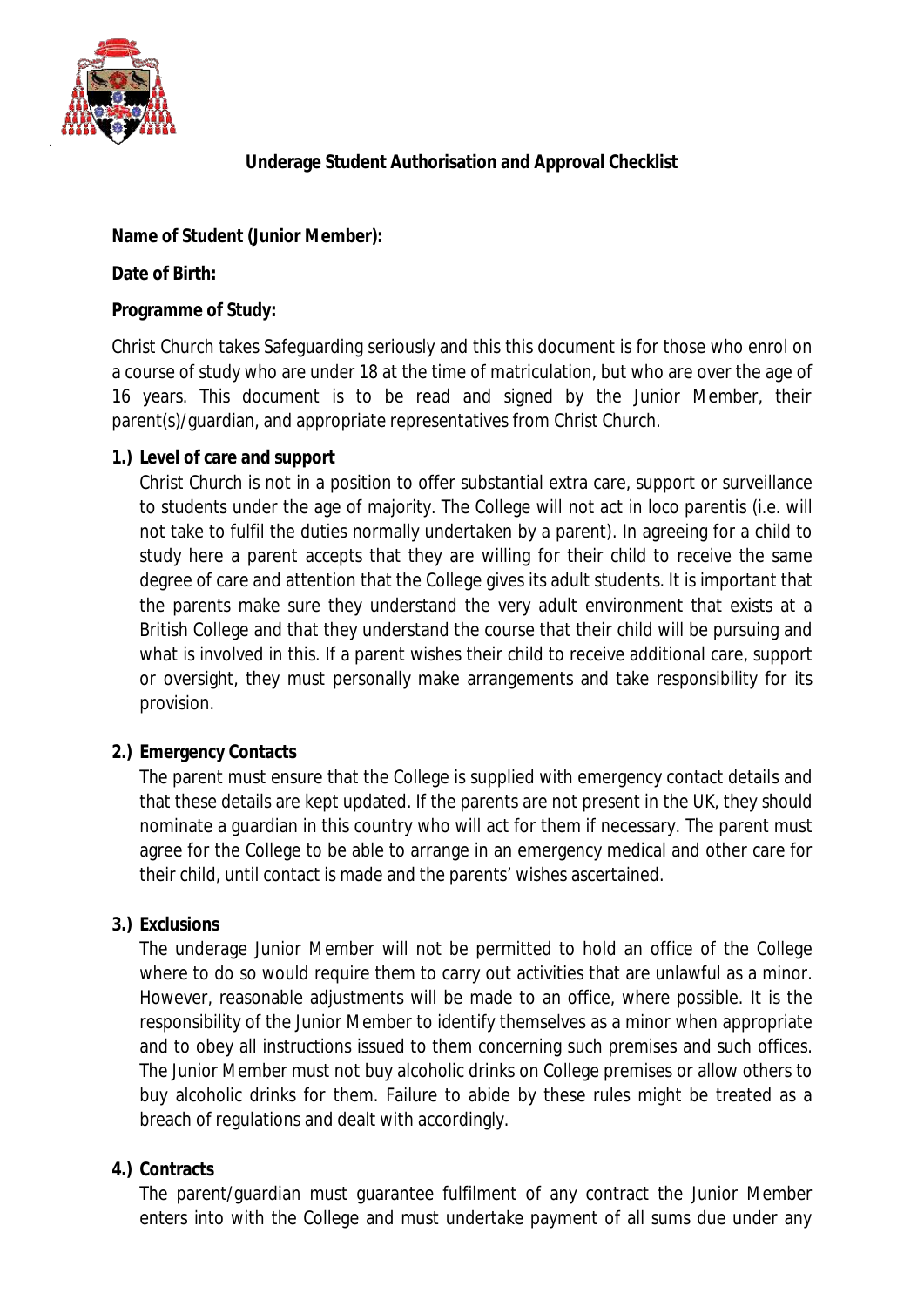such contract. Negotiation concerning contracts shall normally be undertaken with the student, and when they have agreed, the contract will be deemed to have been underwritten and guaranteed by the parent/guardian. Generally, the College shall deem the Junior Member as competent to understand all aspects of the normal College process, to obey the College regulations, to be disciplined under College procedures (outlined in the Blue Book) and shall not as a matter of routine make contact with the parent/guardian concerning any matter.

## **5.) Sports Clubs and Societies**

The College and University offer a huge number of societies including sporting clubs. We ask that the Junior Member inform the club of their age if this is relevant, such as for contact sports such as Rugby. We assume parental permission for clubs and societies unless you inform us otherwise.

We have identified the following central support people who are aware of the Junior Member's status as a minor. They will treat anything told to them with discretion and sensitivity. Please do not hesitate to contact them over anything that is troubling you.

### **For any Welfare Issues:**

### **Christ Church Welfare Coordinator – Revd Clare Hayns**

[clare.hayns@chch.ox.ac.uk](mailto:clare.hayns@chch.ox.ac.uk) 01865 276236

**For any Safeguarding queries or concerns:**

The Academic Registrar, Helen Etty [academic.registrar@chch.ox.ac.uk](mailto:academic.registrar@chch.ox.ac.uk) 01865 276157

Other issues or queries:

The Junior Censor, Professor Kevin McGerty [Junior.censor@chch.ox.ac.uk](mailto:Junior.censor@chch.ox.ac.uk)

### **Please complete the authorisation form enclosed and return to:**

**The Academic Office, by email to academic[.office@chch.ox.ac.uk or by post](mailto:academic.registrar@chch.ox.ac.uk) to The Academic Office, Christ Church, St Aldates, Oxford, OX1 1DP**